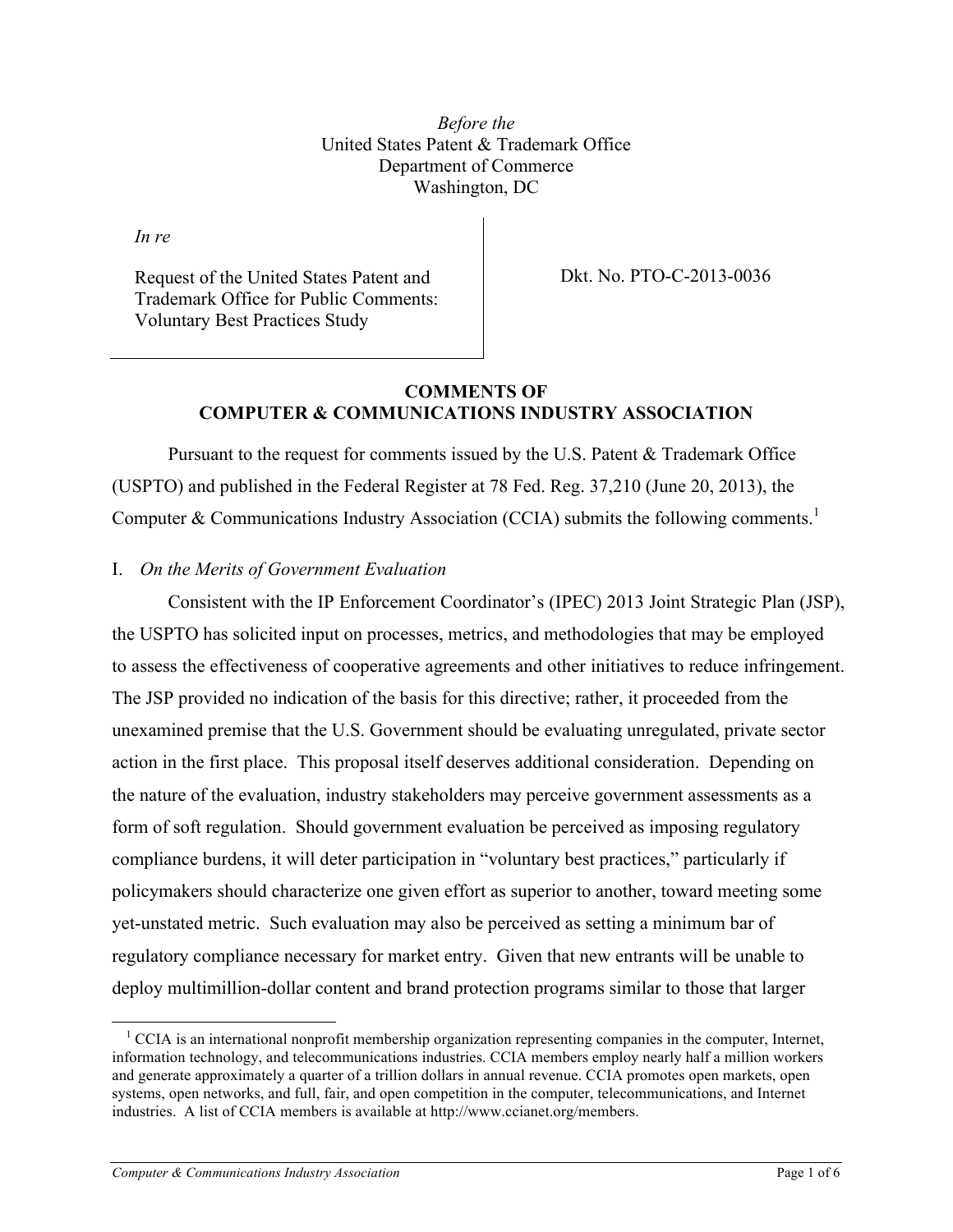online brands have constructed, the perception of a regulatory hurdle for starting new online businesses may have the unintended effect of impeding new entrants and consolidating the existing online marketplace.

# II. *Defining the Scope of Review: The Need for Lawful Alternatives*

The voluntary practices policy discussion has been largely restricted to creating new processes, procedures, and programs aimed at directly preventing online infringement. The conversation and this inquiry should be broadened to take into account rights-holder initiatives to license and deploy comprehensive, legitimate avenues for purchase of goods, content, and services, particularly online.

The IPEC JSP reflected an unduly narrow focus, identifying various service-provider initiatives in which rights-holders may (or may not) participate. Preventing infringement is not the overarching purpose of intellectual property statutes. "[T]he monopoly privileges that Congress has authorized, while 'intended to motivate the creative activity of authors and inventors by the provision of a special reward,' are limited in nature and must ultimately serve the public good." *Fogerty v. Fantasy, Inc.*, 510 U.S. 517, 526 (1994); *accord Harper & Row v. Nation Enterprises*, 471 U.S. 539, 546 (1985). In short, IP is a means to an end: promoting invention and creativity activity, which itself fosters the broader goal of improving public welfare. *Twentieth Century Music Corp. v. Aiken*, 422 U.S. 151, 156 (1975); *Bonito Boats Inc. v. Thunder Craft Boats Inc.*, 489 U.S. 141, 146 (1989). Stemming infringement alone will not achieve these goals; policy action must ultimately foster the sale of goods, content, and services.

Beyond the established industry practice of DMCA compliance, other voluntary initiatives have included efforts by broadband providers, payment processors, advertisers, and numerous online platforms. To date, however, there has been insufficient attention paid to initiatives aimed at indirectly preventing infringement by increasing lawful content options for online users. The result is that recent years have witnessed the creation of numerous new "sticks," *i.e.*, inter-industry programs deployed against infringers, with limited progress toward accompanying inter-industry "carrot" initiatives to draw the public to lawful products and services. Such "carrots" could include best practices for windowing releases, to move works to digital distribution platforms sooner. The exclusive theatrical release window for movies is a substantial motivator of online piracy. While rights-holder constituencies often point to a large volume of licensed services, many services are denied access to sought-after works, and the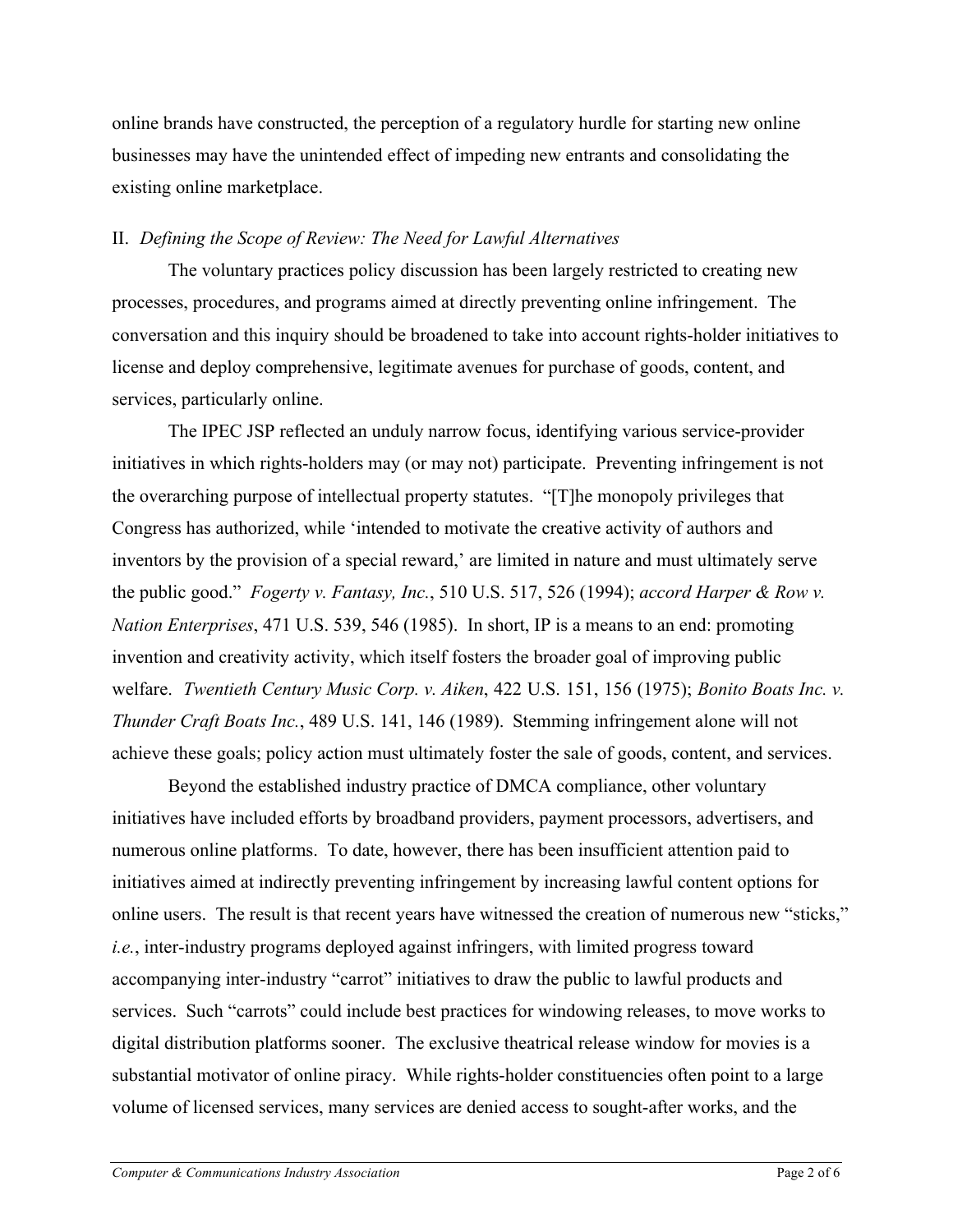selective withholding of certain high-profile artists or works often means that the content which users seek is not available on any platform. USPTO could also voluntarily facilitate conversations on harmonizing licensing practices, to reduce transaction costs and encourage new services to enter the market. Other best practices could include something as simple as optimizing the online presence of rights-holders and content delivery services to maximize the online visibility of lawful content offerings.<sup>2</sup> A recent rumored Comcast proposal, which would attempt to direct users engaging in unauthorized downloading toward lawful content offerings, received some media attention.<sup>3</sup> The design of such a program, or similar programs, may be an appropriate subject here, but it could not be effectively implemented without broad participation from rights-holders across various industries. The JSP acknowledges this, in part, saying that "[r]ightholders have a critical role to play. Voluntary initiatives will be most effective and efficient if all stakeholders are working together cooperatively. Consequently, we will pursue a set of best practices for rightholders that are using the voluntary initiatives created by service providers."<sup>4</sup>

Thus, best practices should extend beyond participation in piracy-prevention programs to include the facilitation of successful lawful mechanisms for accessing content. For example, recent research indicates that the introduction of Spotify into the Netherlands and Sweden substantially decreased unlawful music downloads in those countries, whereas it still remains quite prevalent in Italy, where Spotify only just launched.<sup>5</sup> A study released by Norwegian firm Ipsos MMI found that a 50% reduction in video piracy and 80% reduction in music piracy followed the introduction of Netflix and Spotify into that country.<sup>6</sup>

By contrast, reducing consumers' options for lawfully accessing content (presumably, with the aim of securing greater licensing revenues from various windows or content outlets) appears to lead to increased online piracy. For example, in 2011 commentators observed a

 <sup>2</sup> Matthew Schruers, *The Search Fixation: Infringement, Search Results, and Online Content*, CCIA (2013), *at* http://www.ccianet.org/CCIA/files/ccLibraryFiles/Filename/000000000821/CCIA\_TheSearchFixation%20(2).pdf. <sup>3</sup> Andrew Wallenstein, *Comcast Developing Anti-Piracy Alternative to 'Six Strikes'*, Variety, Aug. 5, 2013,

*available at* http://variety.com/2013/digital/news/comcast-developing-anti-piracy-alternative-to-six-strikesexclusive-1200572790. <sup>4</sup> U.S. Intellectual Property Enforcement Coordinator, *2013 Joint Strategic Plan on Intellectual Property* 

*Enforcement* (2013), at 36, *available at* http://www.whitehouse.gov/sites/default/files/omb/IPEC/2013-us-ipec-jointstrategic-plan.pdf. <sup>5</sup> Will Page, *Adventures in the Netherlands*, Spotify, July 17, 2013, *available at*

http://press.spotify.com/uk/2013/07/17/adventures-in-netherlands. <sup>6</sup> Sophie Curtis, *Spotify and Netflix Curb Music and Film Piracy*, The Telegraph, July 18, 2013, *at*

http://www.telegraph.co.uk/technology/news/10187400/Spotify-and-Netflix-curb-music-and-film-piracy.html.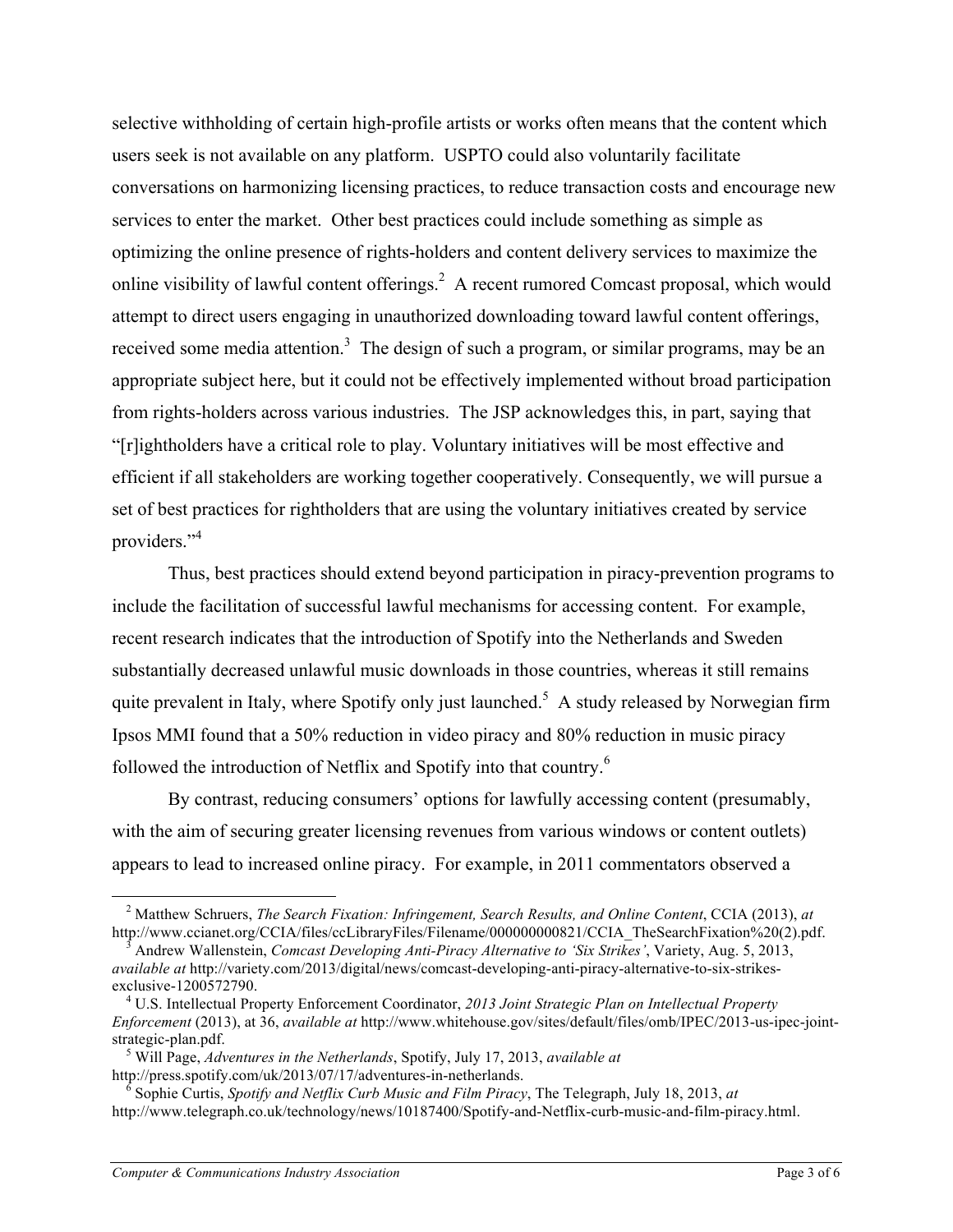marked increase in downloading of Fox television programming when that network began delaying shows' release on the Hulu platform,<sup>7</sup> and more recently, the Washington Post observed that "online piracy of [CBS's 'Under the Dome'] had risen by more than a third where viewers had lost access to CBS" during the Time Warner/CBS retransmission fee dispute.<sup>8</sup> The converse effect – consumers opting for legal avenues when they are available and infringing when they are not – has been observed overseas. A 2012 study found that piracy had a limited effect on U.S. box office revenues, in contrast to international releases. Because there is often a release window between U.S. and international releases, many consumers do not have a legal avenue with which to view films during their initial release period, and instead, turn to piracy.<sup>9</sup> Findings of this nature suggest that voluntary initiatives, focused on increasing access to content, through new services and platforms, are a necessary strategy for mitigating infringement.

This review should therefore consider to what extent content availability can be increased, and licensing agreements may be facilitated, in order to provide consumers with more options.

### III. *Measuring Effectiveness of Voluntary Initiatives*

Various obstacles confront attempts to measure the effectiveness of any anti-piracy initiative. First, as noted above, government evaluation of an initiative's efficacy, whether that measure is to reduce infringement or maximize lawful sales, may be perceived as a form of soft regulatory action that could deter experimentation with innovative new ways of deterring unlawful activities and encouraging lawful transactions. Additionally, information necessary to competently assess the costs and benefits of various initiatives may be non-public.

Second, measuring the impact of piracy has always posed modeling and data-gathering problems, and absent natural experiments, changes in the quantity of infringement cannot be associated with particular policies with any precision.<sup>10</sup> As the USPTO recently noted, GAO observed in 2010 and again in Congressional testimony last month that estimating the economic

 <sup>7</sup> Ernesto, *Fox's 8-Day Delay on Hulu Triggers Piracy Surge*, TorrentFreak, Aug. 22, 2011, *at* 

<sup>&</sup>lt;sup>8</sup> Brian Fung, *How CBS Sparked More Online Piracy – of its Own Show*, Wash. Post, Aug. 8, 2013, *at* http://<br>www.washingtonpost.com/blogs/the-switch/wp/2013/08/08/how-cbs-sparked-more-online-piracy-of-its-own-show.

<sup>&</sup>lt;sup>9</sup> Brett Danaher & Joel Waldfogel, *Reel Piracy: The Effect of Online Film Piracy on International Box Office Sales (2012), <i>available at http://ssrn.com/abstract=1986299.* 

<sup>&</sup>lt;sup>10</sup> Even quantifying allegedly infringing Internet traffic gives rise to ambiguities. Data volume, for example, is a poor metric for measuring infringement since video represents one of the most data-intensive file formats. While data volume may be an attractive metric because it provides a basis for sensational claims, the disproportionately larger size of video files skews empirical observations.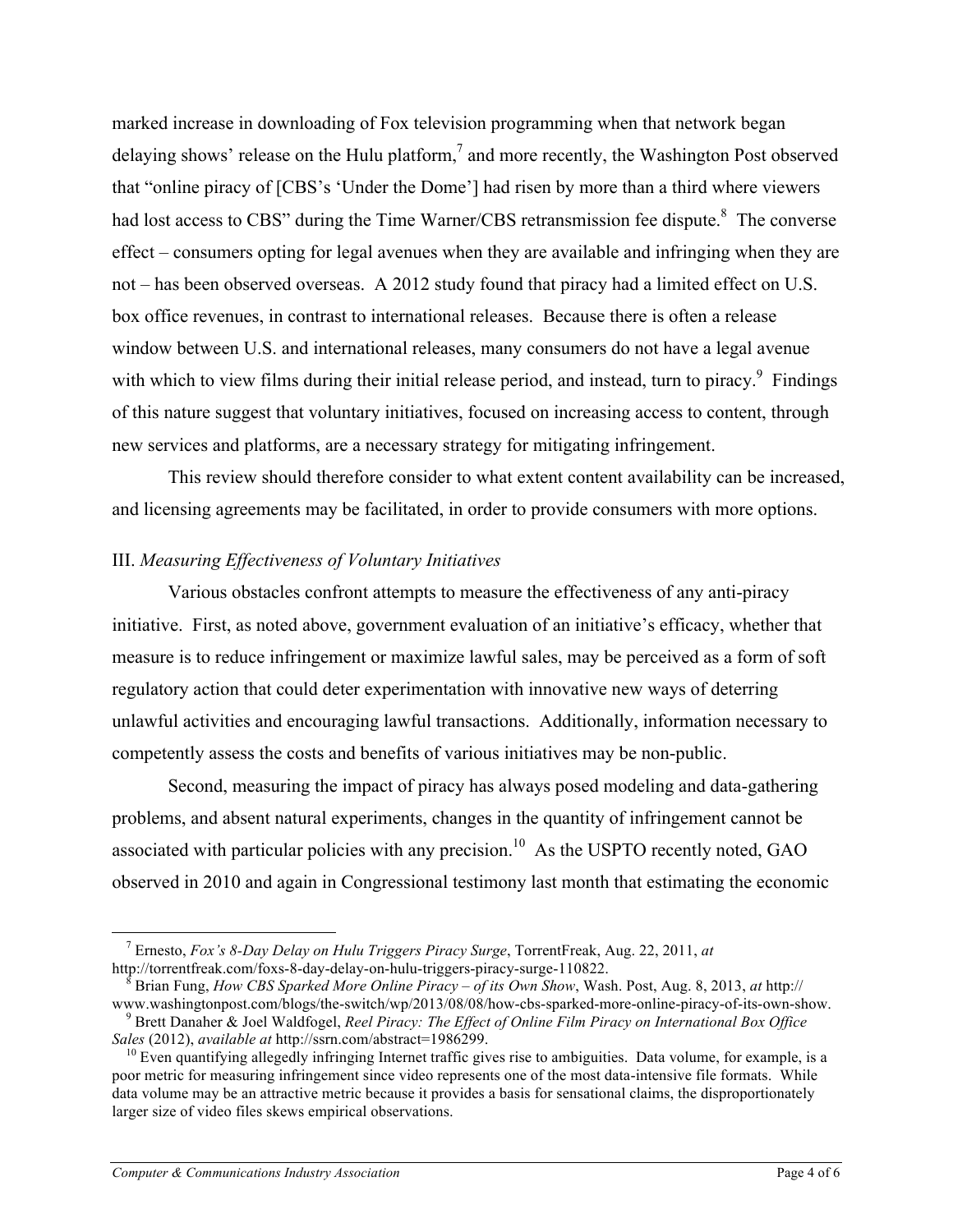impact of IP infringement is "extremely difficult," due in part to the fact that loss estimates "involve assumptions such as the rate at which consumers would substitute counterfeit for legitimate products, which can have enormous impacts on the resulting estimates."<sup>11</sup> As a result, it is "difficult, if not impossible, to quantify the economy-wide impacts."<sup>12</sup>

Ultimately, the effectiveness of any practice should be measured by its capacity to induce lawful transactions. "Evidence from the founding, moreover, suggests that inducing dissemination – as opposed to creation – was viewed as an appropriate means to promote science." *Golan v. Holder*, 132 S. Ct. 873, 888 (2012). For example, preventing infringements that do not substitute for lawful sales, *e.g*., because the work is not available on the market, are unlikely to increase remuneration to rights-holders. Policy must therefore prioritize the creation of legitimate avenues for sale.

Assessments of the efficacy of a particular voluntary program should also take into account false positives. That is, it is not costless when a voluntary measure is abused in a manner that penalizes non-infringing users, services, or content. Intentional misuse of the DMCA, and certain third-party providers who produce high-volume, low-accuracy DMCA takedowns detract from the value of DMCA compliance by restricting access to lawful content. Although numerous anecdotes of DMCA abuse may be found,  $^{13}$  a proper empirical assessment of the costs of misuse would require greater transparency in notices submitted by rights-holders and their designated agents. Nevertheless, a complete evaluation of any voluntary best practice must account for costs associated with abuse of that practice by interested third parties.

# IV. *Conclusion*

Setting aside the merits of evaluating the efficacy of voluntary practices, the USPTO may play a role encouraging parties to share information. CCIA supports the Administration's policy of building a data-driven government; as the National Research Council recently noted, U.S.

 <sup>11</sup> U.S. Dep't of Commerce Internet Policy Task Force, *Copyright Policy, Creativity, and Innovation in the Digital Economy* (2013), at 8 n.27, *available at* http://www.uspto.gov/news/publications/copyrightgreenpaper.pdf (citing GAO, *infra*).<br><sup>12</sup> Loren Yager, *Observations on Efforts to Quantify the Economic Effects of Counterfeit and Pirated Goods,* 

Government Accountability Office, GAO-10-423 (2010), *available at* http://www.gao.gov/assets/310/303057.pdf; Susan E. Offutt, *Insights Gained from Efforts to Quantify the Effects of Counterfeit and Pirated Goods in the U.S. Economy*, Government Accountability Office, GAO-13-762T (2013), *available at*

http://www.gao.gov/assets/660/655781.pdf. <sup>13</sup> Matthew Schruers, *This Post Is No Longer Available Due To... (Why DMCA Abuse Occurs)*, Disruptive Competition Project, Aug. 14, 2013, *at* http://www.project-disco.org/intellectual-property/081413-this-post-is-nolonger-available-due-to-why-dmca-abuse-occurs.